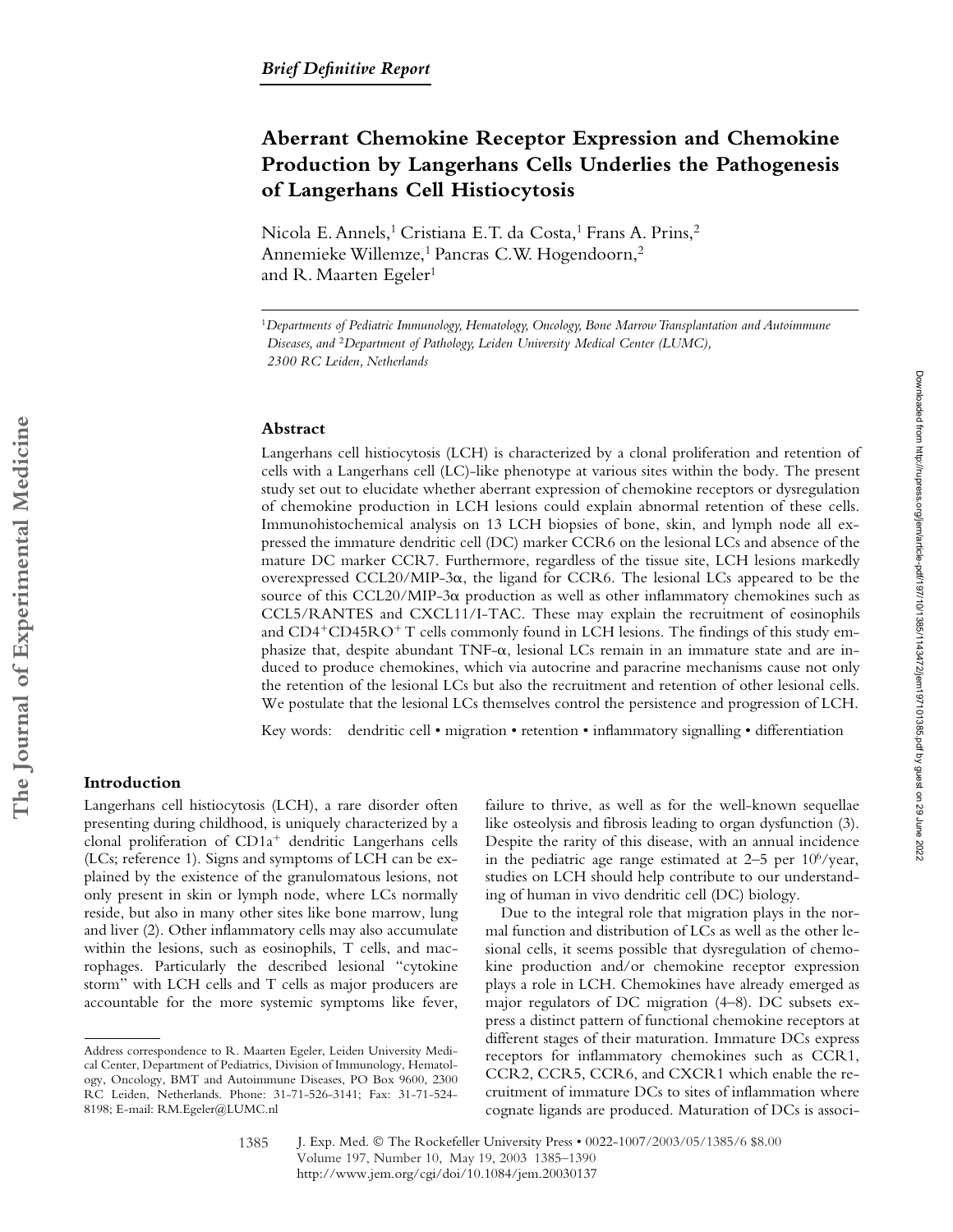ated with the coordinated down-regulation of receptors for inflammatory chemokines and the up-regulation of receptors for constitutive chemokines such as CXCR4 and CCR7. This results in the responsiveness of these cells to lymphoid chemokines causing the migration of mature DCs to draining lymph nodes where they are effective at activating naive and central memory T cells (9, 10).

As well as responding to chemokines, DCs also produce both constitutive and inflammatory chemokines depending upon their stage of maturation. Immature DCs release the constitutive chemokines CCL22/MDC and CCL17/ TARC (11). At early stages of maturation, DCs produce high levels of inflammatory chemokines such as CCL20/ MIP-3α, CCL2/MCP-1, CCL3/MIP-1α, CCL4/MIP-1β, CCL5/RANTES, CXCL8/IL-8, and CXCL10/IP-10. These chemokines will help to recruit both circulating immature DCs as well as other immune cell types to inflamed tissue (12). At later time points in DC maturation, constitutive chemokines are selectively up-regulated including CCL19/MIP-3 $\beta$ , CCL17/TARC, and CCL22/ MDC (13).

There is some evidence that the  $CD1a<sup>+</sup>$  cells in LCH are in an arrested state of activation and/or differentiation and thus act like immature DCs (14–16). However, it remains to be determined whether this arrest is also reflected at the level of chemokine receptor expression. In addition, abnormal chemokine receptor expression could explain the aberrant accumulation of the LC-like cells in these lesions. Furthermore, dysregulated production of chemokines by the  $CD1a^+$  LCH cells might lie at the bottom of why various other inflammatory cell types accumulate in these lesions.

**The Journal of Experimental Medicine**

The Journal of Experimental Medicine

In the present study we show that all lesional  $CD1a^+$ LCH cells express CCR6 and not CCR7 confirming that LCH cells are indeed of an immature phenotype. In addition these  $CD1a<sup>+</sup>$  cells appear to be a major source of  $CCL20/MIP-3\alpha$ . Finally, evidence is presented that, although other chemokines are present as well, T cells may

be recruited to and/or retained in the lesions using the same CCR6-CCL20/MIP-3a receptor-ligand pair.

#### **Materials and Methods**

*Tissue.* Paraffin blocks of tissues from 13 patients with LCH were identified by pathologists at Leiden University Medical Center, which acts as a reference center for bone tumors. In all cases the diagnosis was reviewed and confirmed by immunohistochemistry for S100 and CD1a. All biopsies showed the presence of characteristic lesions containing histiocytes, macrophages, lymphocytes, and eosinophil granulocytes. Nine of the specimens were from bone in cases of ostotic LCH, two were from skin biopsies in cases of isolated skin disease and two were from excisional lymph node biopsies from patients with solitary lymph node involvement.

*Reagents.* Secondary antibodies were from DakoCytomation, and substrate chemicals were from Vector Laboratories. Secondary immunofluorescent reagents were goat anti–mouse and goat anti–rabbit isotype specific Alexa Fluor antibodies (Molecular Probes).

*Immunohistochemistry*. Paraffin sections were cut at 4  $\mu$ m and placed onto aminopropyltriethoxysilane coated slides. The sections were dried overnight at 37°C, dewaxed, and rehydrated. Endogenous peroxidase was blocked using methanol/0.3%  $H_2O_2$ for 20 min. The sections were then subjected to heat mediated antigen retrieval in a microwave using either citrate buffer (10 mM, pH 6.0) or EDTA buffer (1 mM, pH 8.0).

Primary antibodies were diluted in 1% BSA in PBS and incubated overnight at room temperature in a humidity chamber. The bound primary antibodies were detected using several approaches. Single staining with antibodies specific for chemokines was detected enzymatically using either MouseEnvision or a rabbit anti–goat-HRP antibody followed by VECTOR NovaRed detection. Double and triple staining with primary anti-chemokine receptors in combination with cell-specific markers was detected fluorescently using the relevant secondary goat anti–mouse or goat anti–rabbit isotype-specific Alexa Fluor 488, Alexa Fluor 647, or Alexa Fluor 546 antibodies. To test the specificity of immunostaining, primary antibodies were omitted or replaced by an isotype-matched control antibody. Under these conditions no

**Table I.** *Technical Details of Antibodies Used in Immunohistochemical Study*

| Antibody          | Clone           | Species/isotype | Source                 | <b>Agretrieval</b> | Control    |
|-------------------|-----------------|-----------------|------------------------|--------------------|------------|
| CCR <sub>6</sub>  | 53103.111       | Mouse IgG2b     | <b>R&amp;D</b> Systems | Citrate            | Tonsil     |
| CCR <sub>7</sub>  | 6B3             | Mouse IgG1      | EBioscience            | <b>EDTA</b>        | Lymph node |
| CCR7              | 2H4             | Mouse IgM       | <b>BD</b> Biosciences  | Citrate            | Lymph node |
| CXCR3             | 1C <sub>6</sub> | Mouse IgG1      | <b>BD</b> Biosciences  | Citrate            | Tonsil     |
| CCL <sub>20</sub> | 67310.111       | Mouse IgG1      | <b>R&amp;D</b> Systems | Citrate            | Tonsil     |
| CCL <sub>5</sub>  | 21445.1         | Mouse IgG1      | <b>R&amp;D</b> Systems | Citrate            | Tonsil     |
| CXCL11            |                 | Rabbit IgG      | PeproTech              | Citrate            | Tonsil     |
| CD3               |                 | Rabbit IgG      | DakoCytomation         | Citrate            | Tonsil     |
| CD4               | 1F6             | Mouse IgG1      | <b>NovoCastra</b>      | Citrate            | Tonsil     |
| CD8               | 4B11            | Mouse IgG1      | <b>NovoCastra</b>      | Citrate            | Tonsil     |
| CD45RO            | UCHL1           | Mouse IgG2a     | DakoCytomation         | Citrate            | Tonsil     |
| CD1a              | 1CA04           | Mouse IgG1      | <b>Neomarkers</b>      | Citrate            | Skin       |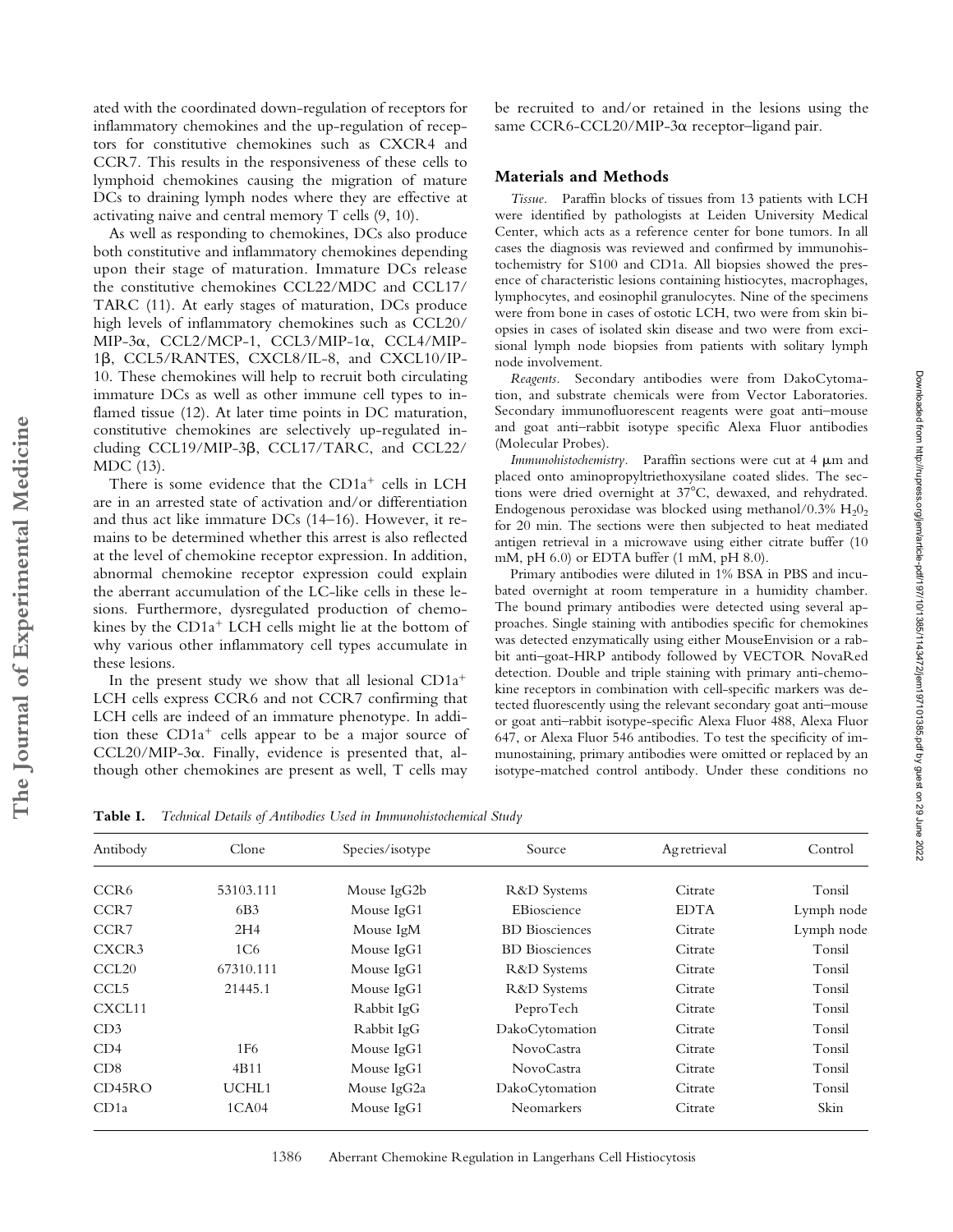positive cells were identified. In addition, sections of suitable tissues were used as positive controls (Table I).

*Immunogold Labeling.* To carry out double staining of CD1a cells and chemokines, immunofluorescent staining of CCL20/ MIP-3 $\alpha$  was combined with immunogold labeling of CD1a<sup>+</sup> cells. As both primary antibodies were mouse IgG1, the anti– human  $CCL20/MIP-3\alpha$  was applied after direct labeling with Alexa Fluor 488 using a monoclonal antibody labeling kit (A-20181; Molecular Probes). The first primary antibody, CD1a, was diluted in 0.1% cationic BSA (Aurion) in PBS, and the incubation was performed overnight at room temperature in a humidity chamber. Prior to immunogold labeling, an incubation step with 5% BSA (diluted in PBS) for 30 min was introduced to block nonspecific labeling. The secondary immunoreagent, goat anti–mouse IgG coupled to ultra small colloidal gold particles (Aurion) was diluted 1:50 in 0.1% cationic BSA in PBS and the conditions of incubation were 2 h at room temperature. After rinsing several times with PBS followed by several washes in MilliQ water silver enhancement was performed for 20 min at room temperature. Slides were then washed again with MilliQ water followed by several rinses in PBS. The second directly labeled fluorescent antibody, CCL20/MIP-3 $\alpha$ , was diluted 1:25 in PBS and incubated overnight on the sections at room temperature. The sections were mounted using Mowiol and then analyzed by confocal microscopy using a Carl Zeiss MicroImaging, Inc. LSM 510 confocal fluorescence microscope in fluorescence and brightfield mode.

### **Results**

**The Journal of Experimental Medicine**

The Journal of Experimental Medicine

Accumulation of CCR6-expressing CD1a<sup>+</sup> Cells in LCH *Lesions.* To investigate whether LCs in LCH lesions are in an arrested state of activation and/or differentiation, the expression of particular chemokine receptors known to be characteristic of different stages of DC maturation, namely CCR6 (marker of immature DCs) and CCR7 (marker of mature DCs) were studied. For this analysis double immunofluorescent staining of CD1a and CCR6 as well as CD1a and CCR7 was performed. In all the LCH tissues studied double staining of CCR6 and CD1a on the same cells was consistently found irrespectively of the site of the lesion



Figure 1. Expression of CCR6 but not CCR7 by LCH CD1a<sup>+</sup> cells. Immunofluorescence staining of a representative LCH bone lesion using antibodies specific for CD1a (green), CCR6 (red), and CCR7 (red). Double immunofluorescent staining shows that all the  $CD1a<sup>+</sup>$  cells are positive for CCR6, which appear yellow in the merged image (A). In contrast CCR7 is negative on the CD1a<sup>+</sup> cells (B). Original magnification  $400\times$ .

(Fig. 1 A). In contrast, expression of CCR7 was not observed on the  $CD1a<sup>+</sup>$  cells in these lesions (Fig. 1 B).

Expression of CCL20/MIP-3 $\alpha$  by CD1a<sup>+</sup> Cells in LCH *Lesions.* Due to the expression of CCR6 by CD1a cells in LCH lesions the presence of its cognate ligand, CCL20/  $MIP-3\alpha$ , in the affected tissues was investigated. First, single enzymatic staining for CCL20/MIP-3 $\alpha$  on normal control skin was performed. As previously reported, the epidermis showed weak CCL20/MIP-3 $\alpha$  expression by keratinocytes (Fig. 2 A). However, the same staining procedure on LCH skin lesions revealed an increased level of  $CCL20/MIP-3\alpha$  immunoreactivity, not only in the epidermis but also in the dermal region (Fig. 2 B). This marked expression of CCL20/ MIP-3 $\alpha$  staining was also consistently found in LCH bone and lymph node lesions (Fig. 2, C and D).

The pattern of CCL20/MIP-3 $\alpha$  staining displayed in LCH lesions appeared to closely match the distribution of the lesional CD1a<sup>+</sup> cells. To evaluate CCL20/MIP-3 $\alpha$  expression by the lesional  $CD1a<sup>+</sup>$  cells, a double staining was performed using immunogold labeling followed by silver enhancement to detect the  $CD1a<sup>+</sup>$  cells in combination with immunofluorescent staining for CCL20/MIP-3a. As shown in Fig. 3 this immunostaining of LCH lesions consistently showed expression of CCL20/MIP-3 $\alpha$  by CD1a<sup>+</sup> cells. Most of the CCL20/MIP-3 $\alpha$  up-regulation could thus be attributed to the  $CD1a<sup>+</sup>$  cells themselves.

*Expression of Other Inflammatory Chemokines by Lesional CD1a<sup>+</sup> Cells*. To determine whether the recruitment of various inflammatory cell types characteristic of LCH le-



Figure 2. High expression level of CCL20/MIP-3 $\alpha$  in LCH lesions. Immunohistochemistry was performed with an anti-hCCL20/MIP-3 $\alpha$ monoclonal antibody and NovaRed detection. CCL20/MIP-3a was weakly expressed by epidermal keratinocytes in normal skin (A) in contrast to LCH skin lesions where  $CCL20/MIP-3\alpha$  expression was greatly up-regulated both in the epidermis and by cells infiltrating the dermis (B). Similarly a high expression level of  $CCL20/MIP-3\alpha$  was found in LCH bone and lymph node lesions (C and D, respectively). Original magnification  $250X$ .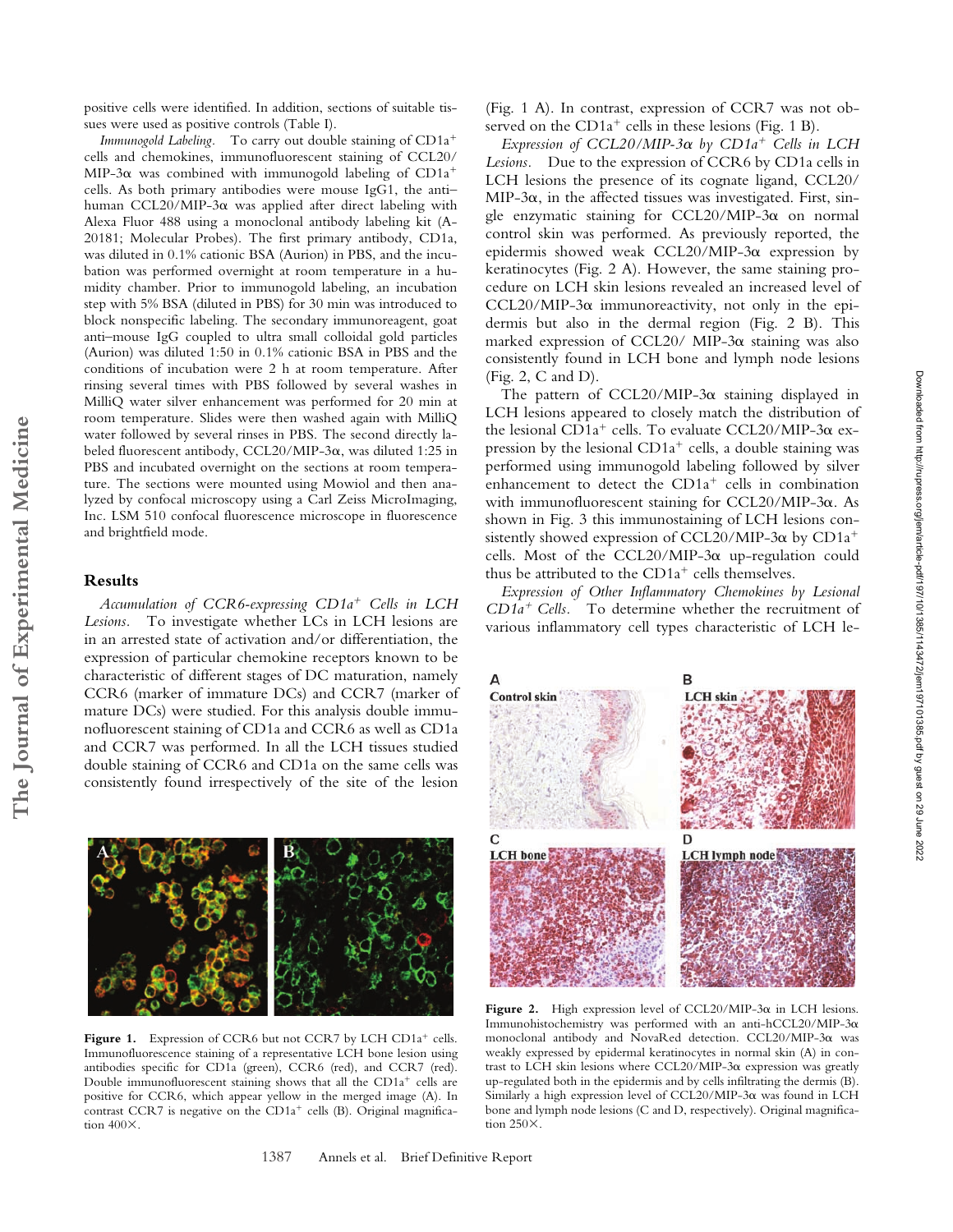

**Figure 3.** Expression of  $CCL20/MIP-3\alpha$  by  $CD1a^+$  cells in LCH lesions. Immunohistochemistry was performed using antibodies specific for CD1a and  $CCL20/MIP-3\alpha$ . The CD1a was detected by an immu-<br>nogold/silver method (black) nogold/silver method and the CCL20/MIP-3 $\alpha$  by immunofluorescence (green). The merged image shows the same cells positive for CD1a and  $CCL20/MIP-3\alpha$ . Note: the arrow points to endothelial cells<br>expressing  $\text{CCL20/MIP-3}\alpha$ .  $expressing CCL20/MIP-3\alpha.$ Original magnification 400X.

sions could be explained by the production of chemokines by the  $CD1a<sup>+</sup>$  cells, we investigated the expression of particular chemokines associated with the infiltration of other lesional cells. Besides CCL20/MIP-3a, prominent expression of the inflammatory chemokines CCL5/RANTES and CXCL11/I-TAC was found in all lesions studied. Similar to the CCL20/MIP-3 $\alpha$  staining the pattern of CCL5/ RANTES and CXCL11/I-TAC expression appeared to closely match the distribution of the lesional  $CD1a^+$  cells (unpublished data). As eosinophils are an important infiltrating population in LCH lesions, the expression of CCL5/RANTES seems relevant as this chemokine is known to be a potent activator of not only eosinophil chemotaxis but also eosinophil effector function. CXCL11/I-TAC on the other hand is a well-known chemotactic agent for IL-2 activated memory T cells expressing CXCR3.

*Accumulation of CCR6-expressing CD4 T Cells in LCH Lesions.* One other predominant cell type that infiltrates LCH lesions is the T cell. To characterize these cells further and to try to determine which of the prominently expressed chemoattractants could explain their presence, double and triple immunofluorescent staining was performed. All LCH lesions studied showed a predominance of  $CD4^+$  T cells which also displayed a memory/activated type as indicated by their CD45RO expression (unpublished data). In addition, a large majority of these T cells expressed CXCR3, a chemokine receptor specific for CXCL11/I-TAC, which is commonly expressed on activated T cells (unpublished data). Due to the enhanced expression of  $CCL20/MIP-3\alpha$  in the LCH lesions, expression of its cognate receptor CCR6, on the infiltrating T cells was also investigated. Triple immunofluorescent staining of LCH lesions for CD3, CD4 and CCR6 clearly showed positive staining of CCR6 on the T cell infiltrate (Fig. 4). Thus, both CXCR3 and CCR6 may explain the presence and retention of the lesional T cells through the aberrant up $regulation of CCL20/MIP-3\alpha$  and  $CXCL11/I-TAC$  by the  $CD1a^+$  cells.

## **Discussion**

LCH is a disease characterized by the abnormal accumulation and retention of cells with a LC-like phenotype at various tissue sites. LCH cells do not acquire typical dendritic-like processes and their phenotype reflects only partial maturation when compared with the normal DC life



Figure 4. Lesional CD4<sup>+</sup> T cells express CCR6. Triple immunofluorescent staining on a representative LCH bone lesion for CD3 (red), CD4 (blue), and CCR6 (green). The intensity profile measured between the arrows demonstrates on two representative cells the three different fluorescent labels. Original magnification 500 $\times$ .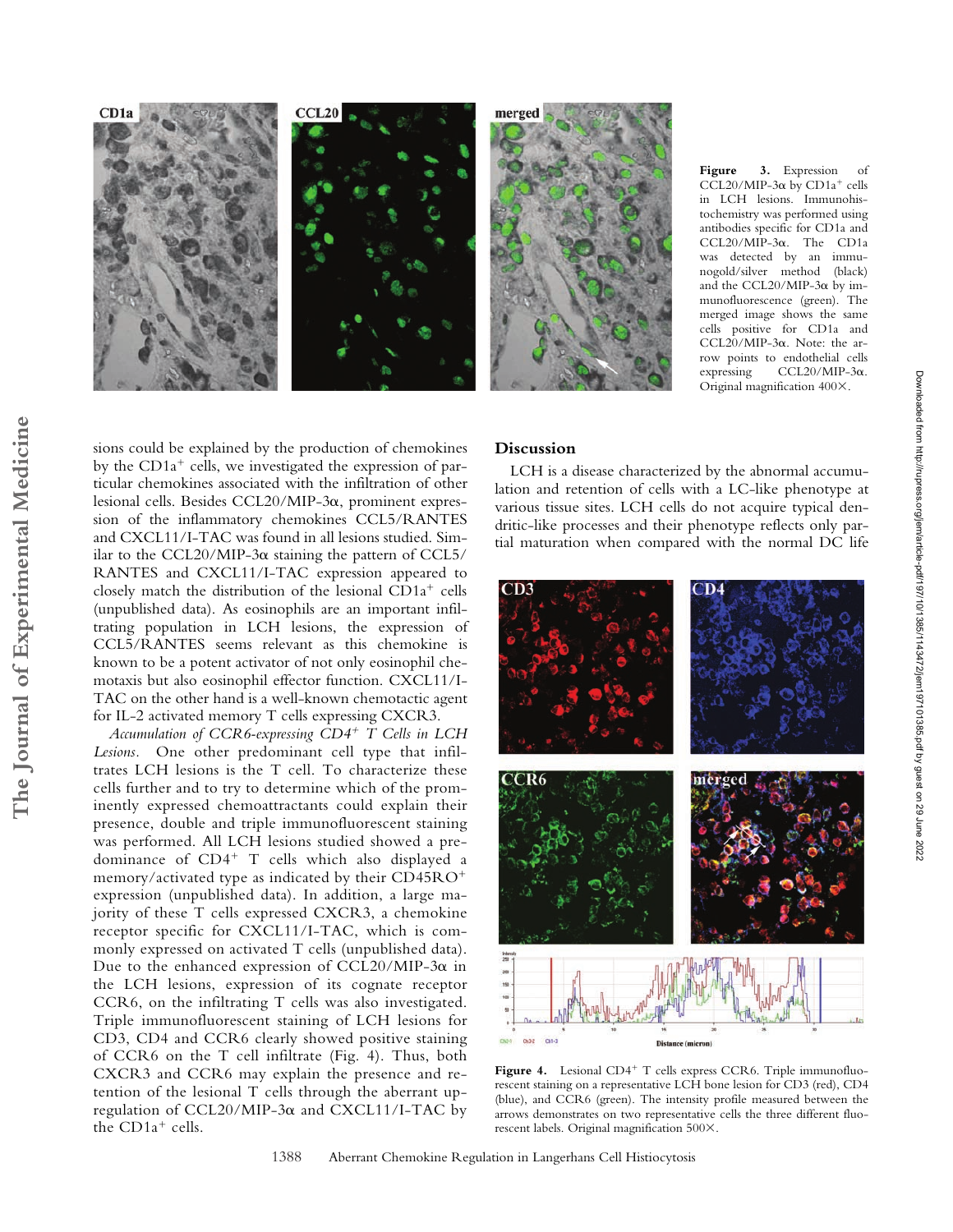cycle. Due to the integral role that migration plays in the normal functioning of DCs at their distinct stages of maturation we hypothesized that inappropriate expression and/ or function of chemokine receptors on the lesional CD1a cells may help explain the pathophysiology of this disease. As the presence of  $CD1a^+$  cells uniquely define these lesions it can be speculated that the accumulation of other lesional cells is secondary to that of the presence of aberrant  $CD1a<sup>+</sup>$  cells.

We demonstrate here that the lesional  $CD1a<sup>+</sup>$  cells are indeed in an immature state as defined by their expression of the chemokine receptor CCR6. This finding is in keeping with a previous report by Geissmann et al. (16) who showed that LCH cells are immature LC-like DCs that express higher levels of CD68 and CD14 than normal LCs. Furthermore, they express intracellular MHC class II, are frequently negative for CD86 and DC-LAMP and have the same allostimulatory activity as immature normal DCs. Conversely, CCR7 expression, a chemokine receptor indicative of DC maturation which localizes DCs in lymphoid organs by responding to CCR7 agonists, appeared to be absent on the lesional  $CD1a<sup>+</sup>$  cells. Despite the various inflammatory stimuli present in LCH lesions, such as TNF- $\alpha$ , which should induce the maturation of the LCs, the CD1a cells do not lose their expression of CCR6 and do not up-regulate CCR7 (17). Thus it would appear from these findings that due to the fact that the lesional CD1a cells have the intrinsic inability to fully differentiate and mature they do not express the correct chemokine receptors. Thereby, the lesional  $CD1a^+$  cells are prevented from leaving their peripheral tissue sites and accumulate. Although we cannot provide functional data due to the unavailability of live lesional cells, we feel that lesional CD1a cells remain sensitive to the ligand, CCL20/ MIP-3 $\alpha$ . One reason for this is that the CCR6 expression levels remain high. Several mechanisms can occur which result in cellular desensitization to chemokines. However, DCs appear to regulate their responsiveness mainly by up and down-regulating their expression levels of chemokine receptors (18). Furthermore, there is evidence from the literature that in pancreatic cancer, the tumor cells also coexpress the CCR6 receptor and its ligand CCL20/ MIP-3 $\alpha$ . Although this is a very different cell system, here there is no indication that the receptor is desensitized (19).

**The Journal of Experimental Medicine**

The Journal of Experimental Medicine

Although it is now clear that lesional  $CD1a<sup>+</sup>$  cells in vivo remain in an immature state, it has been shown that in vitro CD1a<sup>+</sup> LCH cells could differentiate toward mature DCs in response to CD40 triggering (16). This raises the question then why in vivo are these  $CD1a<sup>+</sup>$  cells not responding to inflammatory maturation signals, such as TNF- $\alpha$ which are abundantly expressed in LCH lesions? In the present study it was also shown that  $CD1a<sup>+</sup>$  cells are the probable source of up-regulated  $CCL20/MIP-3\alpha$  production in all LCH lesions studied. It is now known that  $CCL20/MIP-3\alpha$  expression is under the direct control of TNF- $\alpha$  signaling (20, 21). Thus, these appear to be conflicting observations which will require in vitro experiments to elucidate whether the failure to up-regulate

CCR7 is due to a signaling defect by inflammatory cytokines or due to conflicting cytokine signals e.g., IL-10 as suggested by Geissman et al. (16) Evidence showing signaling defects would be more supportive of an aberrant/malignant phenotype of the  $CD1a^{+}$  cells underlying the disease which has been suggested by groups who have shown clonality and proliferation to be present in LCH lesions (22–24). Alternatively, conflicting signaling would be more supportive of a reactive disease.

Although the etiology of LCH is not clear, certainly the  $CD1a<sup>+</sup>$  cells are capable of maintaining and progressing the disease. In the present study it was shown that lesional CD1a<sup>+</sup> cells express not only CCL20/MIP-3 $\alpha$  but other inflammatory chemokines such as CCL5/RANTES and CXCL11/I-TAC. These chemokines are the likely factors responsible for the recruitment of other inflammatory cell types characteristic of LCH lesions. Although the presence of T cells in all LCH lesions is a striking feature, the mechanism by which these T cells are recruited has not so far been addressed. Most of the T cells surround the lesions in the reactive 'rim', however a few are present within most active lesions (25). To date there has been little information on the in situ characterization of these T cells. The present study has now clearly shown that the T cells in LCH lesions mainly comprise  $CD4^+$  CD45RO<sup>+</sup> T cells with very few  $CDS^{+}$  T cells. Furthermore, most of the lesional T cells express CXCR3 which is known to be closely related to cell-mediated immunity (Th1-type immune response). This memory/activated phenotype found on the lesional T cells fits with previous findings of CD154 on these cells (26). Immunohistochemical analysis consistently detected expression of the CCL20/MIP-3 $\alpha$  receptor, CCR6, on the infiltrating T cells in LCH lesions. This finding along with the fact that it has already been shown that CCL20/  $MIP-3\alpha$  specifically attracts the memory subset of T cells in vitro (27), strongly implicates CCL20/MIP-3 $\alpha$  as an important chemoattractant responsible for T cell recruitment in LCH lesions. Thus the lesional  $CD1a^+$  cells, the probable source of CCL20/MIP-3 $\alpha$  in the LCH lesions, are not only causing their own recruitment and retention but that of other inflammatory cells as well.

Although in the present study we concentrated on a limited set of chemokines and chemokine receptors, it is notable from our findings that regardless of the tissue site of the lesion, the same chemokine and chemokine receptor profile was found in bone, skin, and lymph node LCH. However, in light of the role of some chemokine receptors as tissue-specific homing molecules, it will be interesting to determine whether other chemokine receptors expressed by the  $CD1a<sup>+</sup>$  cells specifically determine the anatomical localization of LCH lesions. It will be important to study this not only in single isolated lesions but also in patients with disseminated LCH where multiple sites are affected. So far though our results indicate that any future intervention strategies based on chemokines or their receptors will be applicable to all LCH lesions.

This work was partly funded by The Histiocytosis Association of